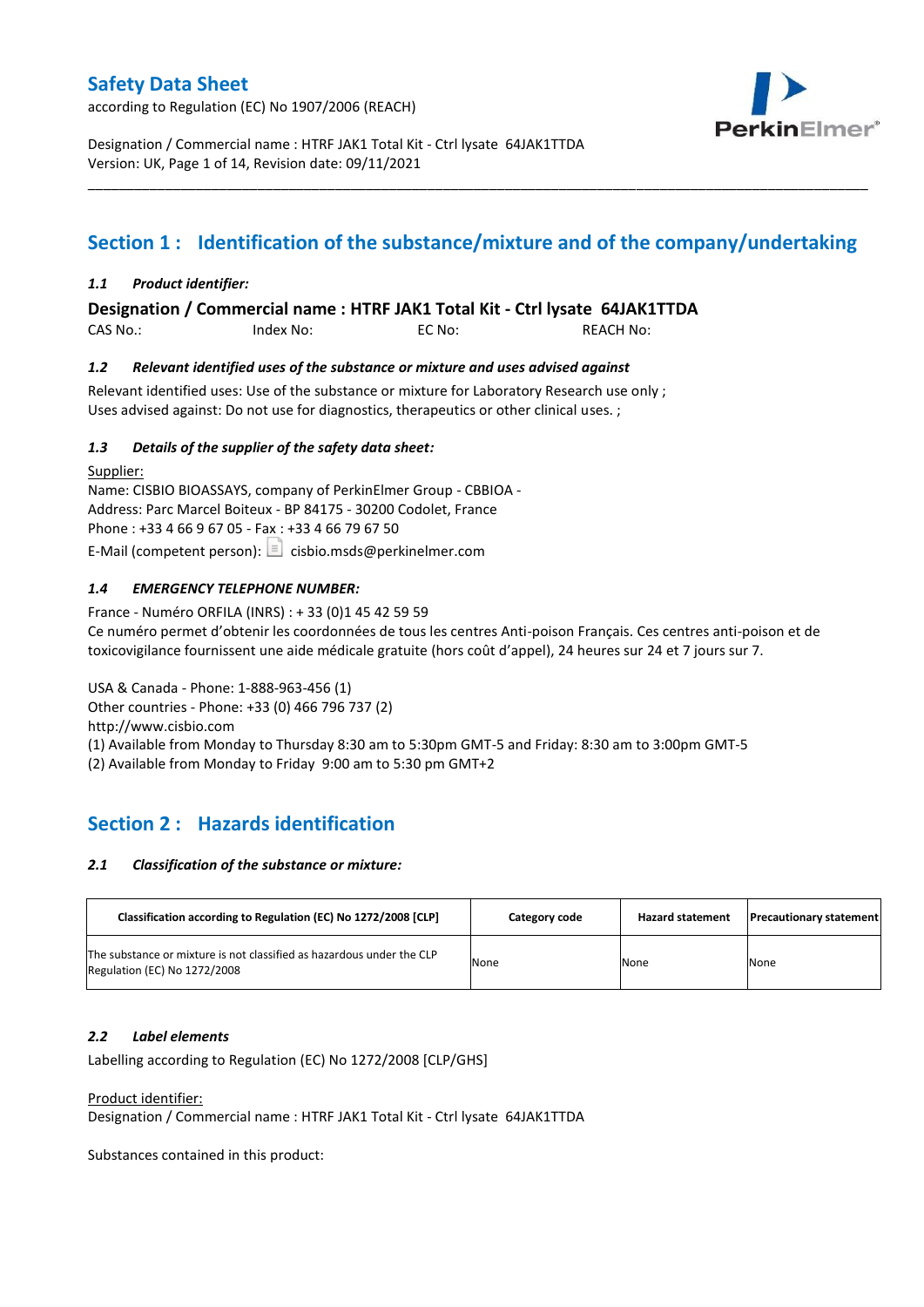according to Regulation (EC) No 1907/2006 (REACH)



Designation / Commercial name : HTRF JAK1 Total Kit - Ctrl lysate 64JAK1TTDA Version: UK, Page 2 of 14, Revision date: 09/11/2021

Hazard pictograms

Signal word:

Hazard and precautionary statements:

### *2.3 Other hazards*

The mixture contains substances classified as 'Substances of Very High Concern' (SVHC) published by the European CHemicals Agency (ECHA) under article 57 of REACH at levels of 0.1% or higher. This substance or mixture contains no components considered to be either persistent, bioaccumulative and toxic (PBT), or very persistent and very bioaccumulative (vPvB) at levels of 0.1% or higher ; Adverse human health effects and symptoms:

\_\_\_\_\_\_\_\_\_\_\_\_\_\_\_\_\_\_\_\_\_\_\_\_\_\_\_\_\_\_\_\_\_\_\_\_\_\_\_\_\_\_\_\_\_\_\_\_\_\_\_\_\_\_\_\_\_\_\_\_\_\_\_\_\_\_\_\_\_\_\_\_\_\_\_\_\_\_\_\_\_\_\_\_\_\_\_\_\_\_\_\_\_\_\_\_\_\_\_\_\_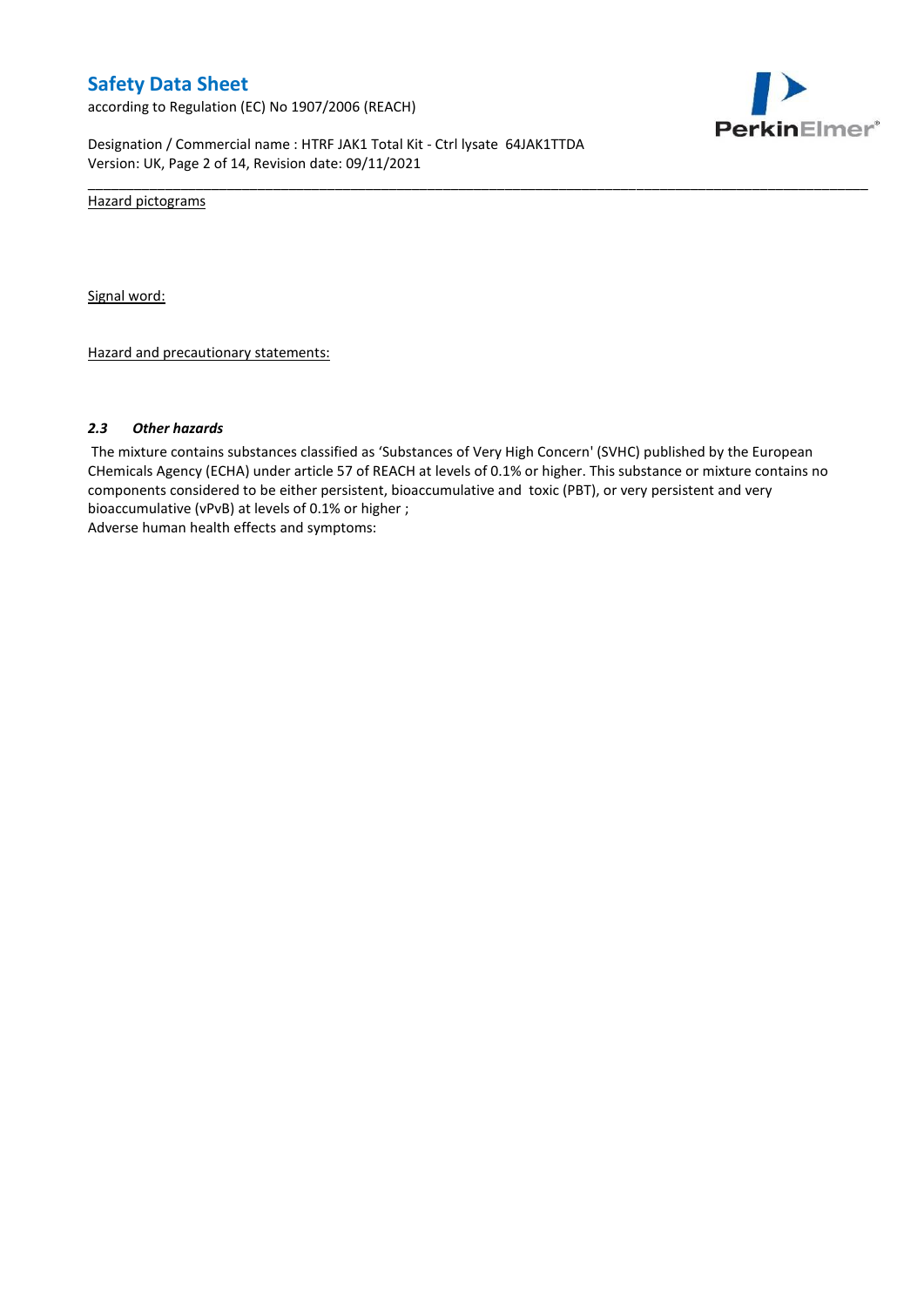according to Regulation (EC) No 1907/2006 (REACH)



Designation / Commercial name : HTRF JAK1 Total Kit - Ctrl lysate 64JAK1TTDA Version: UK, Page 3 of 14, Revision date: 09/11/2021

# **Section 3 : Composition/information on ingredients**

## *3.2 Mixtures*

Hazardous ingredients:

| Substance name                                                                                 | CAS <sub>n</sub> ° | Index n° | EC n°     | <b>Classification according Regulation (EC)</b><br>No. 1272 [CLP]                                                                                                                                                                    | Concentration<br>(%) | <b>SCL</b> | M-factor |
|------------------------------------------------------------------------------------------------|--------------------|----------|-----------|--------------------------------------------------------------------------------------------------------------------------------------------------------------------------------------------------------------------------------------|----------------------|------------|----------|
| $4-(2-$<br>hydroxyethyl)piperazin-1-7365-45-9<br>vlethanesulphonic acid                        |                    |          | 230-907-9 |                                                                                                                                                                                                                                      | $< 3\%$              |            |          |
| Poly(oxy-1,2-ethanediyl),<br>$\alpha$ -[4-(1,1,3,3-<br>tetramethylbutyl)phenyl]-<br>ω-hydroxy- | 9002-93-1          |          |           | Acute toxicity - Acute Tox. 4 - H302 - Oral<br>Hazardous to the aquatic environment -<br>Aquatic Chronic 2 - H411<br>Serious eye damage/eye irritation - Eye<br>Dam. 1 - H318<br>Skin corrosion/irritation - Skin Irrit. 2 -<br>H315 | $< 1\%$              |            |          |

\_\_\_\_\_\_\_\_\_\_\_\_\_\_\_\_\_\_\_\_\_\_\_\_\_\_\_\_\_\_\_\_\_\_\_\_\_\_\_\_\_\_\_\_\_\_\_\_\_\_\_\_\_\_\_\_\_\_\_\_\_\_\_\_\_\_\_\_\_\_\_\_\_\_\_\_\_\_\_\_\_\_\_\_\_\_\_\_\_\_\_\_\_\_\_\_\_\_\_\_\_

Additional information:

Full text of H- and EUH-phrases: see SECTION 16.

## **Section 4 : First aid measures**

### *4.1 Description of first aid measures*

**General information**:Do not leave affected person unattended. ;

**Following inhalation**: In case of respiratory tract irritation, consult a physician. ;

**Following skin contact**:After contact with skin, wash immediately with water ;

**Following eye contact**:After contact with the eyes, rinse with water with the eyelids open for a sufficient length of time, then consult an ophthalmologist immediately. ;

**Following ingestion**:Do NOT induce vomiting. ;

**Self-protection of the first aider**:

### *4.2 Most important symptoms and effects, both acute and delayed*

Symptoms:No known symptoms to date. ; Effects:

## *4.3 Indication of any immediate medical attention and special treatment needed*

Notes for the doctor:

# **Section 5 : Firefighting measures**

### *5.1 Extinguishing media:*

**Suitable extinguishing media**:This product is not flammable. Use extinguishing agent suitable for type of surrounding fire ;

### *5.2 Special hazards arising from the substance or mixture*

Hazardous combustion products:/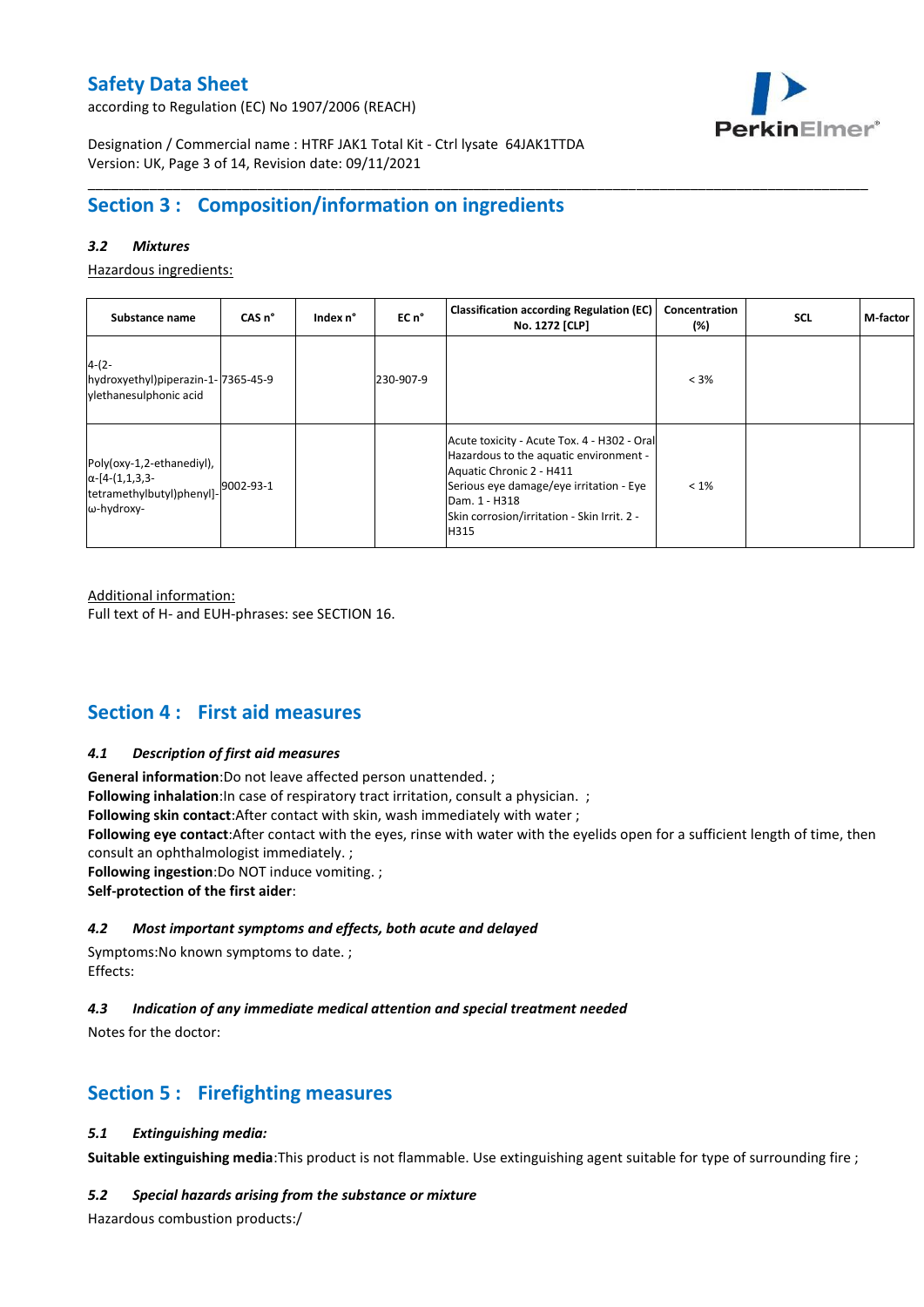according to Regulation (EC) No 1907/2006 (REACH)



Designation / Commercial name : HTRF JAK1 Total Kit - Ctrl lysate 64JAK1TTDA Version: UK, Page 4 of 14, Revision date: 09/11/2021

\_\_\_\_\_\_\_\_\_\_\_\_\_\_\_\_\_\_\_\_\_\_\_\_\_\_\_\_\_\_\_\_\_\_\_\_\_\_\_\_\_\_\_\_\_\_\_\_\_\_\_\_\_\_\_\_\_\_\_\_\_\_\_\_\_\_\_\_\_\_\_\_\_\_\_\_\_\_\_\_\_\_\_\_\_\_\_\_\_\_\_\_\_\_\_\_\_\_\_\_\_

## *5.3 Advice for fire-fighters*

Wear Protective clothing. ;

# **Section 6 : Accidental release measures**

### *6.1 Personal precautions, protective equipment and emergency procedures*

Emergency procedures: Provide adequate ventilation. ;

### *6.2 Environmental precautions*

Do not allow to enter into surface water or drains. ;

## *6.3 Methods and material for containment and cleaning up*

For cleaning up:Suitable material for taking up: Absorbing material, organic ; Other information:

### *6.4 Reference to other sections*

Additional information:

# **Section 7 : Handling and storage**

## *7.1 Precautions for safe handling*

Protective measures: Advice on safe handling:Avoid contact with skin, eyes and clothes. ; Fire preventions:

Do not eat, drink or smoke in areas where reagents are handled. ; Advice on general occupational hygiene Handle in accordance with good industrial hygiene and safety practice ;

### *7.2 Conditions for safe storage, including any incompatibilities*

Technical measures and storage conditions: Requirements for storage rooms and vessels:Keep container tightly closed. ; Hints on storage assembly: Materials to avoid: Further information on storage conditions:

### *7.3 Specific end uses:*

Recommendations on specific end uses: Observe technical data sheet. ;

# **Section 8 : Exposure controls/personal protection**

*8.1 Control parameters*

Preliminary remark: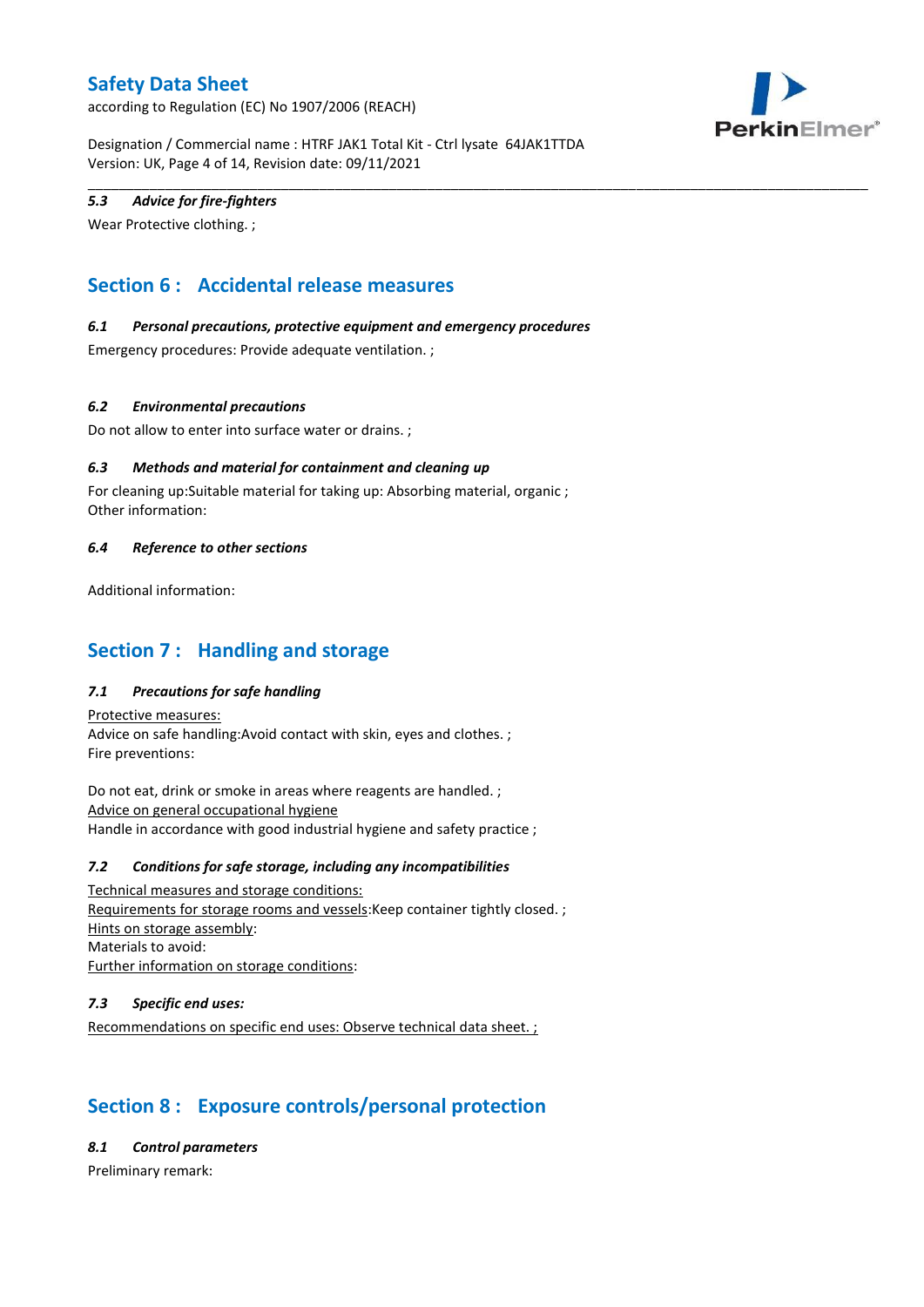according to Regulation (EC) No 1907/2006 (REACH)



Designation / Commercial name : HTRF JAK1 Total Kit - Ctrl lysate 64JAK1TTDA Version: UK, Page 5 of 14, Revision date: 09/11/2021

## 8.1.1 Occupational exposure limits:

#### • France

| Source:                   |           | Informations relatives à la réglementation VME (France) : ED 984, 07.2012 |               |           |            |           |  |  |  |  |  |  |  |
|---------------------------|-----------|---------------------------------------------------------------------------|---------------|-----------|------------|-----------|--|--|--|--|--|--|--|
| <b>Substance</b>          | EC-No.    | CAS-No                                                                    | $VLE$ (mg/m3) | VLE (ppm) | VME(mg/m3) | VME (ppm) |  |  |  |  |  |  |  |
| 7365-45-9 / 230-<br>907-9 | 230-907-9 | 7365-45-9                                                                 |               |           |            |           |  |  |  |  |  |  |  |

\_\_\_\_\_\_\_\_\_\_\_\_\_\_\_\_\_\_\_\_\_\_\_\_\_\_\_\_\_\_\_\_\_\_\_\_\_\_\_\_\_\_\_\_\_\_\_\_\_\_\_\_\_\_\_\_\_\_\_\_\_\_\_\_\_\_\_\_\_\_\_\_\_\_\_\_\_\_\_\_\_\_\_\_\_\_\_\_\_\_\_\_\_\_\_\_\_\_\_\_\_

#### • Spain

| Source:                   | <b>June 2015</b> | Limites de Exposicion Profesional para Agentes Quimicos en Espana<br>Instituto Nacional de Seguridad e Higiene en el Trabajo |                  |              |                  |              |  |  |  |  |  |  |  |
|---------------------------|------------------|------------------------------------------------------------------------------------------------------------------------------|------------------|--------------|------------------|--------------|--|--|--|--|--|--|--|
| Substance                 | EC No.           | CAS No                                                                                                                       | $VLA-EC$ (mg/m3) | VLA-EC (ppm) | $VLA-ED$ (mg/m3) | VLA-ED (ppm) |  |  |  |  |  |  |  |
| 7365-45-9 / 230-<br>907-9 | 230-907-9        | 7365-45-9                                                                                                                    |                  |              |                  |              |  |  |  |  |  |  |  |

### **•** Germany

| Source:               | TRGS 900, June 2015, BAuA |               |               |           |
|-----------------------|---------------------------|---------------|---------------|-----------|
| <b>Substance</b>      | EC No.                    | <b>CAS No</b> | $AGW$ (mg/m3) | AGW (ppm) |
| 7365-45-9 / 230-907-9 | 230-907-9                 | 7365-45-9     |               |           |

- Italia
- Greece
- UK
- OSHA (USA)

| Source:              |           |           |                                                                            | Occupational Safety and Health Administration (OSHA) Permissible Exposure Limits (PELS) from 29 CFR 1910.1000 |                                                                                                                                                |  |  |
|----------------------|-----------|-----------|----------------------------------------------------------------------------|---------------------------------------------------------------------------------------------------------------|------------------------------------------------------------------------------------------------------------------------------------------------|--|--|
| Substance            | EC-No.    | CAS-No    | <b>OSHA Permissible</b><br><b>Exposure Limit (PEL)</b><br>8-hour TWA (ppm) | <b>OSHA Permissible</b><br><b>Exposure Limit (PEL) 8-</b><br>hour TWA (mg/m3)                                 | <b>OSHA Permissible</b><br><b>OSHA Permissible</b><br><b>Exposure Limit (PEL)</b><br><b>Exposure Limit (PEL)</b><br>STEL (mg/m3)<br>STEL (ppm) |  |  |
| 7365-45-9 / 230-907- | 230-907-9 | 7365-45-9 |                                                                            |                                                                                                               |                                                                                                                                                |  |  |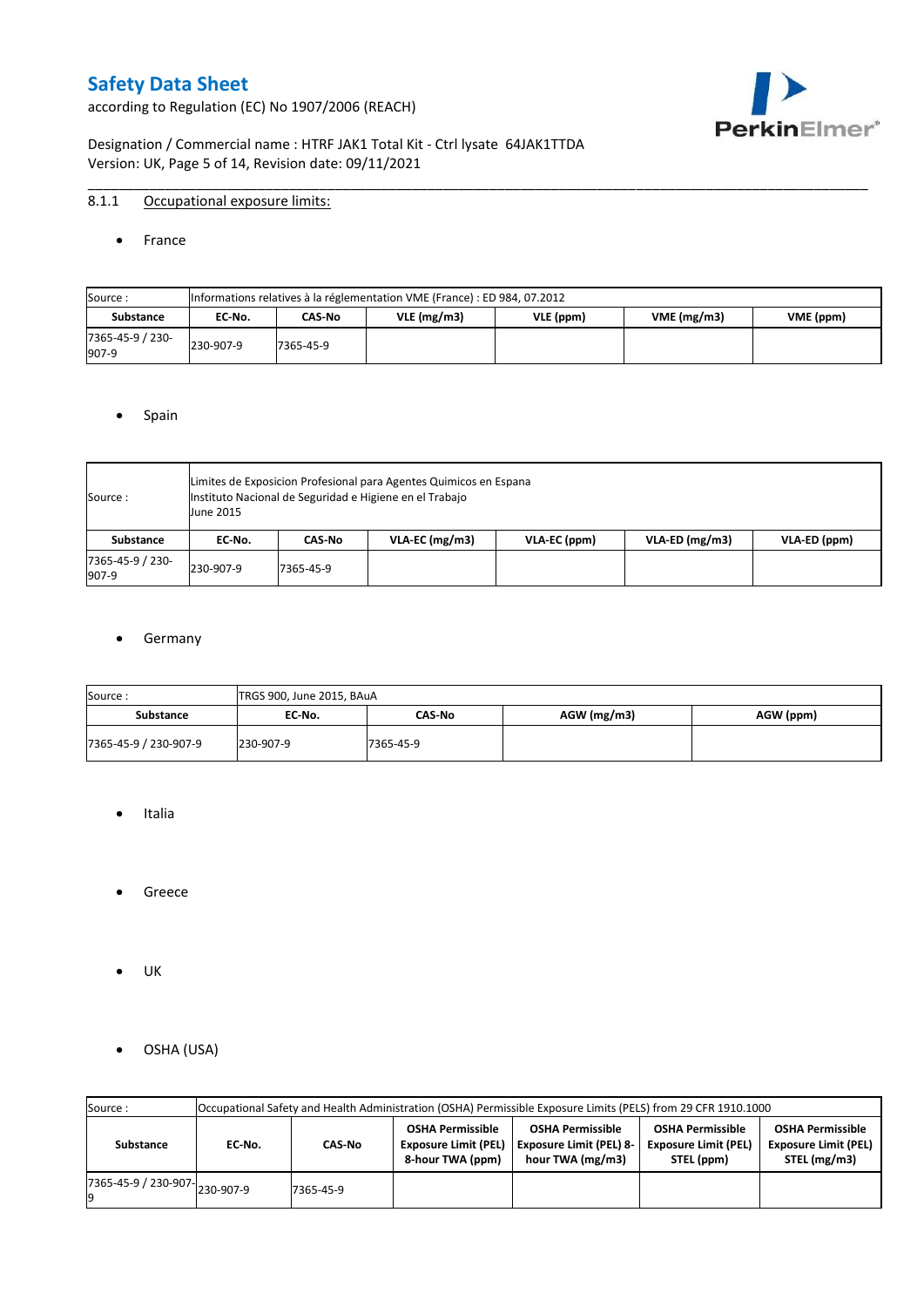according to Regulation (EC) No 1907/2006 (REACH)



## Designation / Commercial name : HTRF JAK1 Total Kit - Ctrl lysate 64JAK1TTDA Version: UK, Page 6 of 14, Revision date: 09/11/2021

## 8.1.2 Biological limit values (Germany):

| Source:               | List of recommended health-based biological limit values (BLVs) and biological guidance values (BGVs), June 2014 |           |               |           |  |  |  |  |  |  |
|-----------------------|------------------------------------------------------------------------------------------------------------------|-----------|---------------|-----------|--|--|--|--|--|--|
| Substance             | EC No.                                                                                                           | CAS-No    | $BLV$ (mg/m3) | BLV (ppm) |  |  |  |  |  |  |
| 7365-45-9 / 230-907-9 | 230-907-9                                                                                                        | 7365-45-9 |               |           |  |  |  |  |  |  |

\_\_\_\_\_\_\_\_\_\_\_\_\_\_\_\_\_\_\_\_\_\_\_\_\_\_\_\_\_\_\_\_\_\_\_\_\_\_\_\_\_\_\_\_\_\_\_\_\_\_\_\_\_\_\_\_\_\_\_\_\_\_\_\_\_\_\_\_\_\_\_\_\_\_\_\_\_\_\_\_\_\_\_\_\_\_\_\_\_\_\_\_\_\_\_\_\_\_\_\_\_

### 8.1.3 Exposure limits at intended use (Germany):

| Source:<br>TRGS 903, November 2015, BAuA<br>BGW (mg/m3)<br>BGW (ppm)<br>Substance<br>CAS-No<br>EC No. |           |           |  |  |  |  |
|-------------------------------------------------------------------------------------------------------|-----------|-----------|--|--|--|--|
|                                                                                                       |           |           |  |  |  |  |
| 7365-45-9 / 230-907-9                                                                                 | 230-907-9 | 7365-45-9 |  |  |  |  |

## 8.1.4 DNEL/PNEC-values:

• DNEL worker

| Source:                  |                     | <b>GESTIS</b> - substance database |                                                 |                                                       |                                                             |                                                    |                                                       |                                                         |                                                             |
|--------------------------|---------------------|------------------------------------|-------------------------------------------------|-------------------------------------------------------|-------------------------------------------------------------|----------------------------------------------------|-------------------------------------------------------|---------------------------------------------------------|-------------------------------------------------------------|
| Substance                | EC No.              | <b>CAS-No</b>                      | Acute – dermal.<br>local effects<br>(mg/kg/day) | Long-term-<br>dermal, local<br>effects<br>(mg/kg/day) | $Long-term -$<br>dermal.<br>systemic effects<br>(mg/kg/day) | Acute –<br>linhalation. local<br>effects $(mg/m3)$ | Acute -<br>inhalation.<br>systemic effects<br>(mg/m3) | Long-term –<br>linhalation. locall<br>effects $(mg/m3)$ | $Long-term -$<br>inhalation.<br>systemic effects<br>(mg/m3) |
| 7365-45-9 /<br>230-907-9 | 230-907-9 7365-45-9 |                                    |                                                 |                                                       |                                                             |                                                    | 23.5-23.5                                             |                                                         |                                                             |

### DNEL consumer

| Source:                  |        | <b>IGESTIS – substance database</b> |                                                 |                                                          |                                                          |                                                  |                                                       |                                                        |                                                             |
|--------------------------|--------|-------------------------------------|-------------------------------------------------|----------------------------------------------------------|----------------------------------------------------------|--------------------------------------------------|-------------------------------------------------------|--------------------------------------------------------|-------------------------------------------------------------|
| Substance                | EC No. | <b>CAS No</b>                       | Acute - dermal.<br>local effects<br>(mg/kg/day) | Long-term $-$<br>dermal, local<br>effects<br>(mg/kg/day) | Long-term-<br>dermal,<br>systemic effects<br>(mg/kg/day) | Acute –<br>linhalation. local<br>effects (mg/m3) | Acute -<br>inhalation.<br>systemic effects<br>(mg/m3) | $Long-term -$<br>linhalation. local<br>effects (mg/m3) | Long-term $-$<br>inhalation.<br>svstemic effects<br>(mg/m3) |
| 7365-45-9 /<br>230-907-9 |        | 230-907-9 7365-45-9                 |                                                 |                                                          |                                                          |                                                  |                                                       |                                                        |                                                             |

DNEL remark:

• PNEC

| Source:          | <b>INERIS</b>                  |               |                                                                                                                    |  |              |  |                      |  |            |                      |              |  |
|------------------|--------------------------------|---------------|--------------------------------------------------------------------------------------------------------------------|--|--------------|--|----------------------|--|------------|----------------------|--------------|--|
|                  |                                |               |                                                                                                                    |  | PNEC AQUATIC |  |                      |  |            | <b>PNEC Sediment</b> |              |  |
| <b>Substance</b> | EC-No.                         | <b>CAS No</b> | freshwater                                                                                                         |  | marine water |  | intermittent release |  | freshwater |                      | marine water |  |
|                  |                                |               | [(mg/L)  (mg/kg)  (ppm)  (mg/L)  (mg/kg)  (ppm)  (mg/L)  (mg/kg)  (ppm)  (mg/L) (mg/kg) (ppm) (mg/L) (mg/kg) (ppm) |  |              |  |                      |  |            |                      |              |  |
| 7365-45-9        | / 230-907- 230-907-9 7365-45-9 |               |                                                                                                                    |  |              |  |                      |  |            |                      |              |  |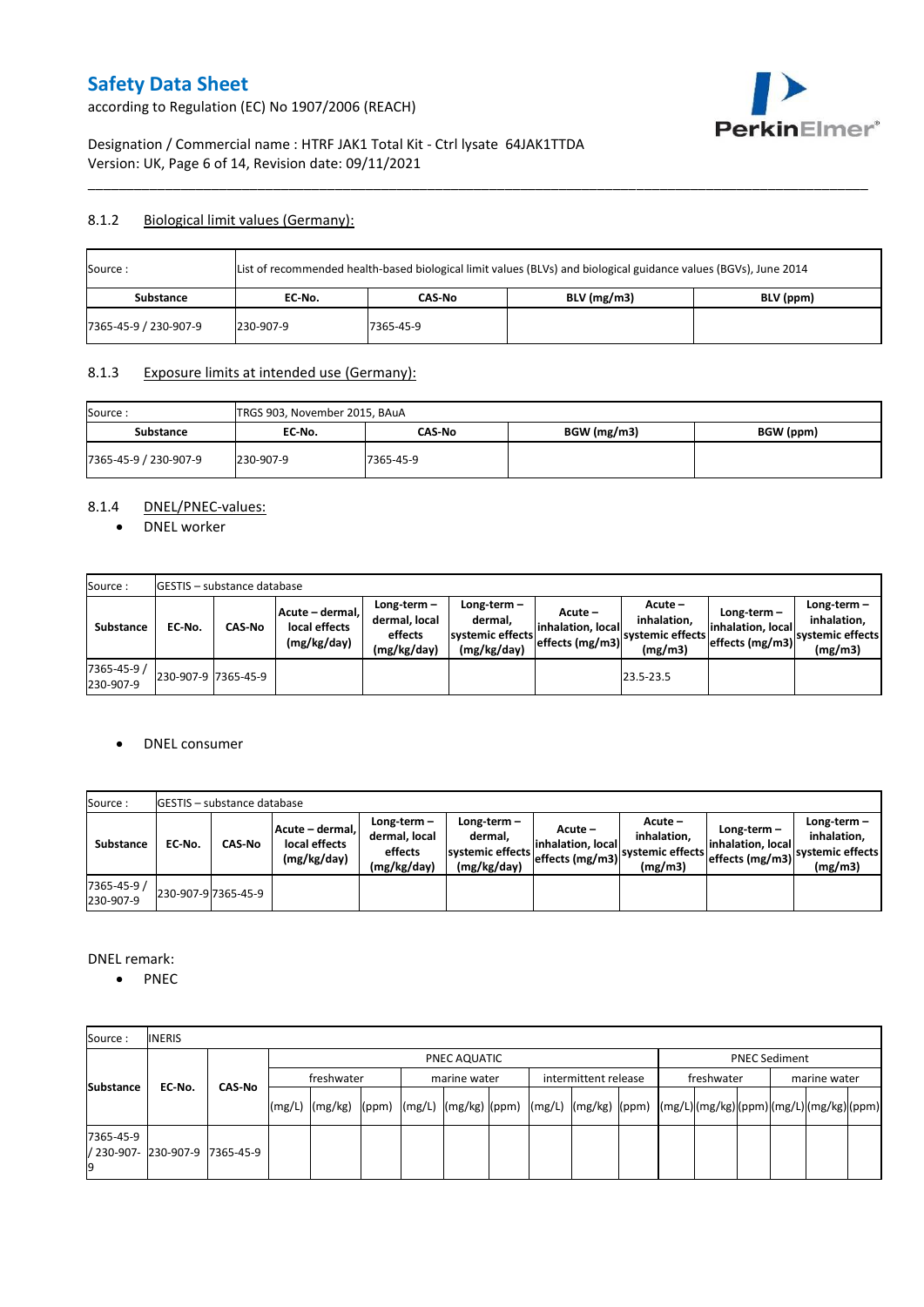according to Regulation (EC) No 1907/2006 (REACH)



## Designation / Commercial name : HTRF JAK1 Total Kit - Ctrl lysate 64JAK1TTDA Version: UK, Page 7 of 14, Revision date: 09/11/2021

| Source:                  | <b>INERIS</b> |               |                  |         |       |                                |         |        |                                                  |         |  |        |         |       |
|--------------------------|---------------|---------------|------------------|---------|-------|--------------------------------|---------|--------|--------------------------------------------------|---------|--|--------|---------|-------|
|                          |               |               |                  |         |       |                                |         | Others |                                                  |         |  |        |         |       |
| <b>Substance</b>         | EC-No.        | <b>CAS-No</b> | <b>PNEC soil</b> |         |       | PNEC sewage treatment<br>plant |         |        | PNEC secondary<br>PNEC air<br>poisoning<br>(ppm) |         |  |        |         |       |
|                          |               |               | (mg/L)           | (mg/kg) | (ppm) | (mg/L)                         | (mg/kg) | (ppm)  | (mg/L)                                           | (mg/kg) |  | (mg/L) | (mg/kg) | (ppm) |
| 7365-45-9 /<br>230-907-9 | 230-907-9     | 7365-45-9     |                  |         |       |                                |         |        |                                                  |         |  |        |         |       |

PNEC remark:

Control parameters remark:

### *8.2 Exposure controls*

- 8.2.1 Appropriate engineering controls:
- 8.2.2 Personal protective equipment:

**Eye / Face protection**: Safety glasses with side-shields ;

**Skin protection**:Gloves ;

**Respiratory protection**:Ensure adequate ventilation ;

**Thermal hazards**:

8.2.3 Environmental exposure controls:

# **Section 9 : Physical and chemical properties**

## *9.1 Information on basic physical and chemical properties*

| Appearance |
|------------|
|------------|

| <b>Appearance</b>                                      |            |
|--------------------------------------------------------|------------|
| Physical state                                         | Liquid     |
| Colour<br>the control of the control of the control of | Colorless: |
| Odour                                                  |            |
| Odour threshold (ppm)                                  |            |

|                                                            |                                       | Value | Concentration<br>(mol/L) | Method | Temperature (°C) | Pressure (kPa) | Remark |
|------------------------------------------------------------|---------------------------------------|-------|--------------------------|--------|------------------|----------------|--------|
| pH                                                         |                                       |       |                          |        |                  |                |        |
| Melting point (°C)                                         |                                       |       |                          |        |                  |                |        |
| Freezing point (°C)                                        |                                       |       |                          |        |                  |                |        |
| Initial boiling point/boiling range (°C)                   |                                       |       |                          |        |                  |                |        |
| Flash point (°C)                                           |                                       |       |                          |        |                  |                |        |
| Evaporation rate (kg/m <sup>2</sup> /h)                    |                                       |       |                          |        |                  |                |        |
| Flammability (type:) (%)                                   |                                       |       |                          |        |                  |                |        |
| Upper/lower<br>flammability or explosive                   | Upper explosive limit<br>(%)          |       |                          |        |                  |                |        |
| limits                                                     | Lower explosive limit (%)             |       |                          |        |                  |                |        |
| Vapour pressure (kPa)                                      |                                       |       |                          |        |                  |                |        |
| Vapour density (g/cm <sup>3</sup> )                        |                                       |       |                          |        |                  |                |        |
|                                                            | Density (g/cm <sup>3</sup> )          |       |                          |        |                  |                |        |
| Densities                                                  | Relative density (g/cm <sup>3</sup> ) |       |                          |        |                  |                |        |
|                                                            | Bulk density (g/cm <sup>3</sup> )     |       |                          |        |                  |                |        |
|                                                            | Critical density (g/cm <sup>3</sup> ) |       |                          |        |                  |                |        |
| Solubility (Type: ) (g/L)                                  |                                       |       |                          |        |                  |                |        |
| Partition coefficient (log Pow)<br>n-octanol/water at pH : |                                       |       |                          |        |                  |                |        |
| Auto-ignition temperature (°C)                             |                                       |       |                          |        |                  |                |        |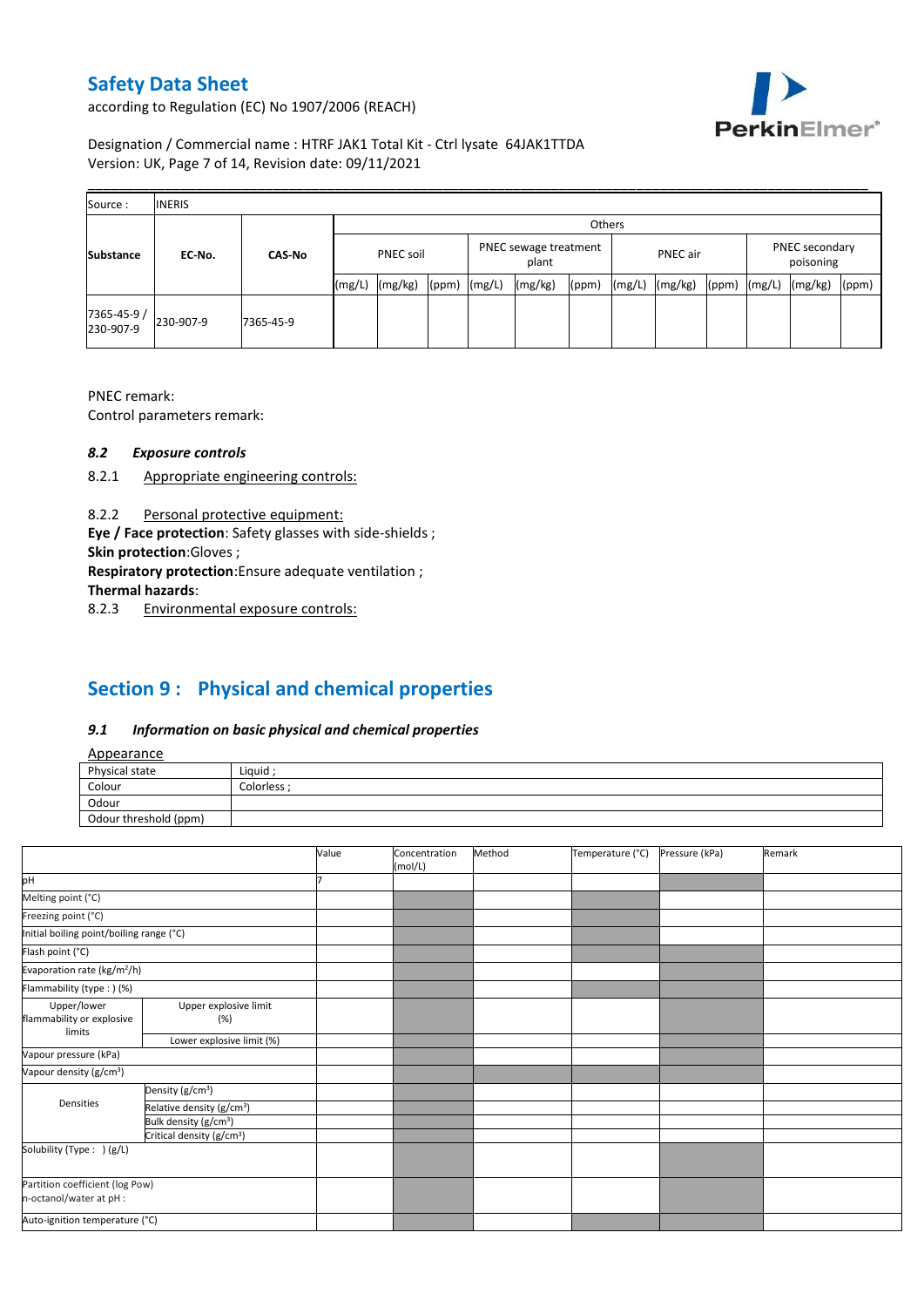according to Regulation (EC) No 1907/2006 (REACH)



## Designation / Commercial name : HTRF JAK1 Total Kit - Ctrl lysate 64JAK1TTDA Version: UK, Page 8 of 14, Revision date: 09/11/2021

| Decomposition temperature (°C)<br>Decomposition energy: kJ |                                           |  |  |  |  |
|------------------------------------------------------------|-------------------------------------------|--|--|--|--|
| Viscosity                                                  | Viscosity, dynamic (poiseuille)           |  |  |  |  |
|                                                            | Viscosity, cinematic (cm <sup>3</sup> /s) |  |  |  |  |
| Oxidising properties                                       |                                           |  |  |  |  |
| <b>Explosive properties</b>                                |                                           |  |  |  |  |

\_\_\_\_\_\_\_\_\_\_\_\_\_\_\_\_\_\_\_\_\_\_\_\_\_\_\_\_\_\_\_\_\_\_\_\_\_\_\_\_\_\_\_\_\_\_\_\_\_\_\_\_\_\_\_\_\_\_\_\_\_\_\_\_\_\_\_\_\_\_\_\_\_\_\_\_\_\_\_\_\_\_\_\_\_\_\_\_\_\_\_\_\_\_\_\_\_\_\_\_\_

### *9.2 Other information:*

No other relevant data available

# **Section 10 : Stability and reactivity**

- *10.1 Reactivity* This material is considered to be non-reactive under normal use conditions. ;
- *10.2 Chemical stability*
- *10.3 Possibility of hazardous reactions*
- *10.4 Conditions to avoid:*
- *10.5 Incompatible materials:*
- *10.6 Hazardous decomposition products:*

Does not decompose when used for intended uses. ;

# **Section 11 : Toxicological information**

Toxicokinetics, metabolism and distribution

## *11.1 Information on toxicological effects*

**Substances** 

**Acute toxicity**

Animal data: Acute oral toxicity:

| Substance name | LD50<br>(mg/kg) | <b>Species</b> | Method | Symptoms / delayed effects | Remark |
|----------------|-----------------|----------------|--------|----------------------------|--------|
| 9002-93-1      | 1800-1800       | Rat            |        |                            |        |

Acute dermal toxicity:

Acute inhalative toxicity:

Practical experience / human evidence: Assessment / Classification: General Remark: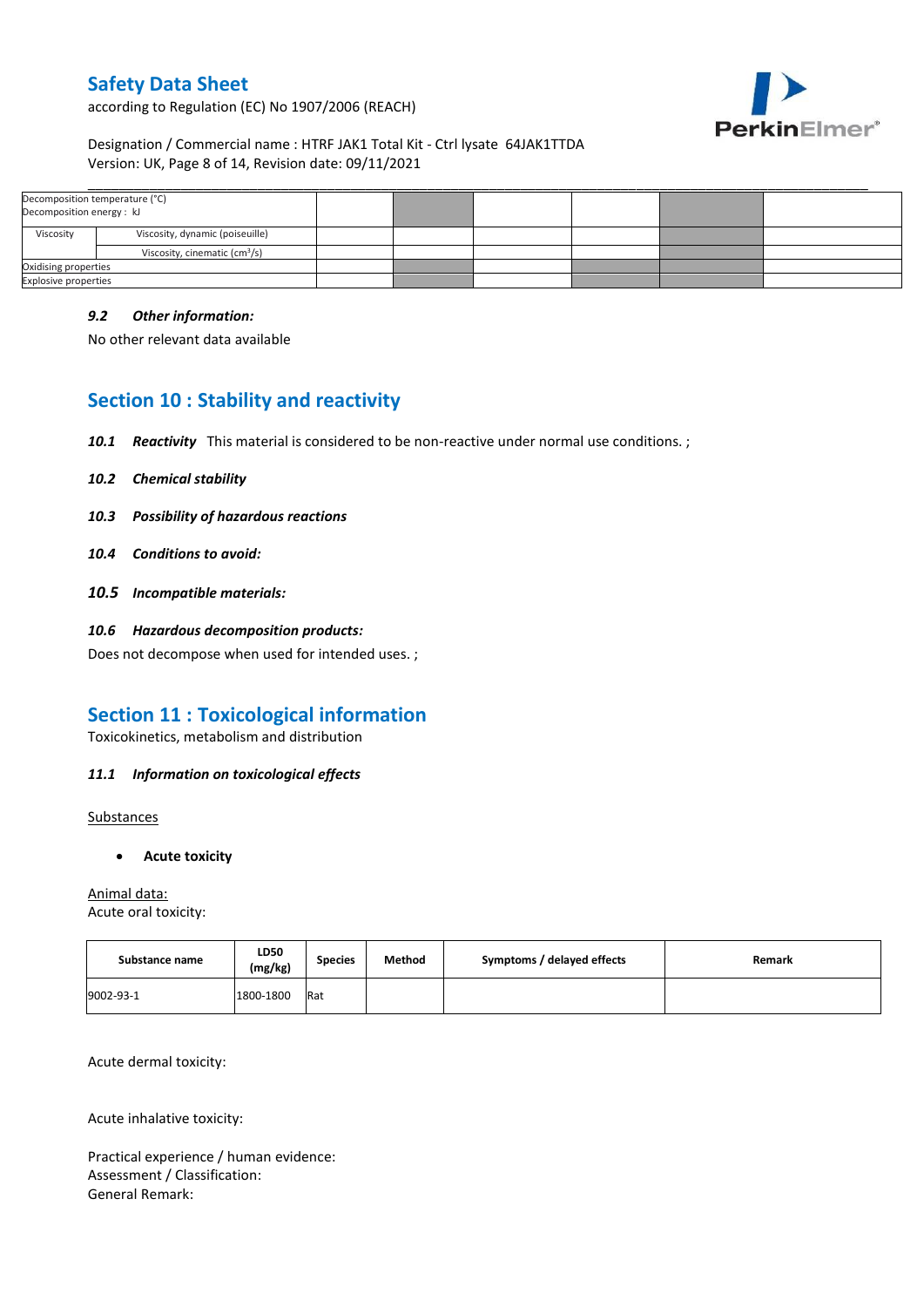according to Regulation (EC) No 1907/2006 (REACH)



Designation / Commercial name : HTRF JAK1 Total Kit - Ctrl lysate 64JAK1TTDA Version: UK, Page 9 of 14, Revision date: 09/11/2021

### **•** Skin corrosion/irritation

Animal data:

| Substance name | <b>Species</b> | Method | Exposure time | evaluation<br>$\sim$ | Score | Remark |
|----------------|----------------|--------|---------------|----------------------|-------|--------|
| 9002-93        |                |        |               |                      |       |        |

\_\_\_\_\_\_\_\_\_\_\_\_\_\_\_\_\_\_\_\_\_\_\_\_\_\_\_\_\_\_\_\_\_\_\_\_\_\_\_\_\_\_\_\_\_\_\_\_\_\_\_\_\_\_\_\_\_\_\_\_\_\_\_\_\_\_\_\_\_\_\_\_\_\_\_\_\_\_\_\_\_\_\_\_\_\_\_\_\_\_\_\_\_\_\_\_\_\_\_\_\_

In-vitro skin test method: In-vitro skin test result: Assessment / Classification:

### **Eye damage/irritation**

Animal data:

| : name<br>substance | <b>Species</b> | $ -$<br>Method | <b>Exposure time</b> | Result/evaluation | Score | Remark |
|---------------------|----------------|----------------|----------------------|-------------------|-------|--------|
| 9002-93-1           | .<br>Rabbit    |                |                      | irritation        |       |        |

In vitro eye test method: In vitro eye test result: Assessment / Classification:

#### **CMR effects (carcinogenity, mutagenicity and toxicity for reproduction)**

o Germ cell mutagenicity:

Animal data:

Assessment / Classification:

o Carcinogenicity

Practical experience / human evidence: Animal data:

Other information: Assessment / Classification:

o Reproductive toxicity

Practical experience / human evidence: Animal data:

Other information: Assessment / Classification:

Overall assessment on CMR properties:

- **Specific target organ toxicity (single exposure)**
	- o STOT SE 1 and 2

Animal data:

Other information: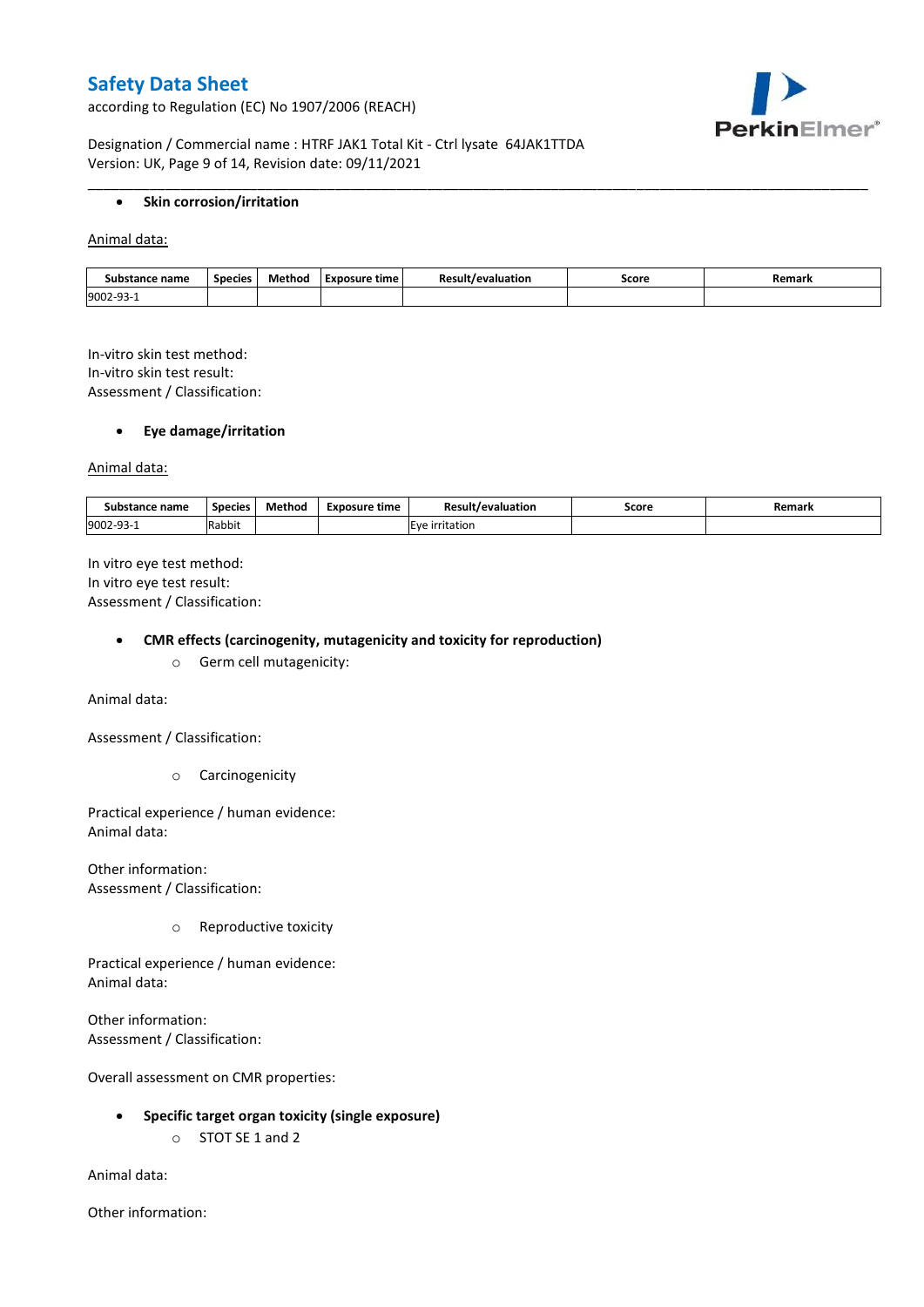according to Regulation (EC) No 1907/2006 (REACH)



Designation / Commercial name : HTRF JAK1 Total Kit - Ctrl lysate 64JAK1TTDA Version: UK, Page 10 of 14, Revision date: 09/11/2021

o STOT SE 3

Practical experience / human evidence:

Other information: Assessment / Classification:

#### **Specific target organ toxicity (repeated exposure)**

Practical experience / human evidence: Animal data:

Assessment / Classification: Other information

**Aspiration hazard**

Practical experience / human evidence: Experimental data: viscosity data: see SECTION 9. Assessment / Classification: Remark:

11.1.1 Mixtures No toxicological information is available for the mixture itself

## **Section 12 : Ecological information**

In case that test data regarding one endpoint/differentiation exist for the mixture itself, the classification is carried out according to the substance criteria (excluding biodegradation and bioaccumulation). If no test data exist, the criteria for mixture classification has to be used (calculation method) in this case the toxicological data of the ingredients are shown.

\_\_\_\_\_\_\_\_\_\_\_\_\_\_\_\_\_\_\_\_\_\_\_\_\_\_\_\_\_\_\_\_\_\_\_\_\_\_\_\_\_\_\_\_\_\_\_\_\_\_\_\_\_\_\_\_\_\_\_\_\_\_\_\_\_\_\_\_\_\_\_\_\_\_\_\_\_\_\_\_\_\_\_\_\_\_\_\_\_\_\_\_\_\_\_\_\_\_\_\_\_

### *12.1 Aquatic toxicity:*

Acute (short-term) fish toxicity

| Source:   | Informations relatives à la réglementation VME (France) : ED 984, 07.2012 |           |                       |                       |                  |                                                  |                              |        |        |                       |  |  |  |
|-----------|---------------------------------------------------------------------------|-----------|-----------------------|-----------------------|------------------|--------------------------------------------------|------------------------------|--------|--------|-----------------------|--|--|--|
| Substance | EC-No.                                                                    | CAS-No    | <b>LC50</b><br>(mg/L) | <b>EC50</b><br>(mg/L) | Test<br>duration | <b>Species</b>                                   | Result/<br><b>Evaluation</b> | Method | Remark | <b>General Remark</b> |  |  |  |
| 9002-93-1 |                                                                           | 9002-93-1 | 8.9                   |                       |                  | Pimephales<br>96 promelas<br>(fathead<br>minnow) |                              |        |        |                       |  |  |  |

Chronic (long-term) fish toxicity

| Source           | Informations relatives à la réglementation VME (France) : ED 984, 07.2012 |                                                                                                             |  |  |  |  |  |  |  |  |  |  |
|------------------|---------------------------------------------------------------------------|-------------------------------------------------------------------------------------------------------------|--|--|--|--|--|--|--|--|--|--|
| <b>Substance</b> | EC No.                                                                    | $\vert$ NOEC (mg/L) $\vert$ Test duration<br><b>CAS-No</b><br>Method<br>General Remark<br>Species<br>Remark |  |  |  |  |  |  |  |  |  |  |
| 9002-93-1        |                                                                           | 9002-93-1                                                                                                   |  |  |  |  |  |  |  |  |  |  |

#### Acute (short-term) toxicity to crustacea

Source : Informations relatives à la réglementation VME (France) : ED 984, 07.2012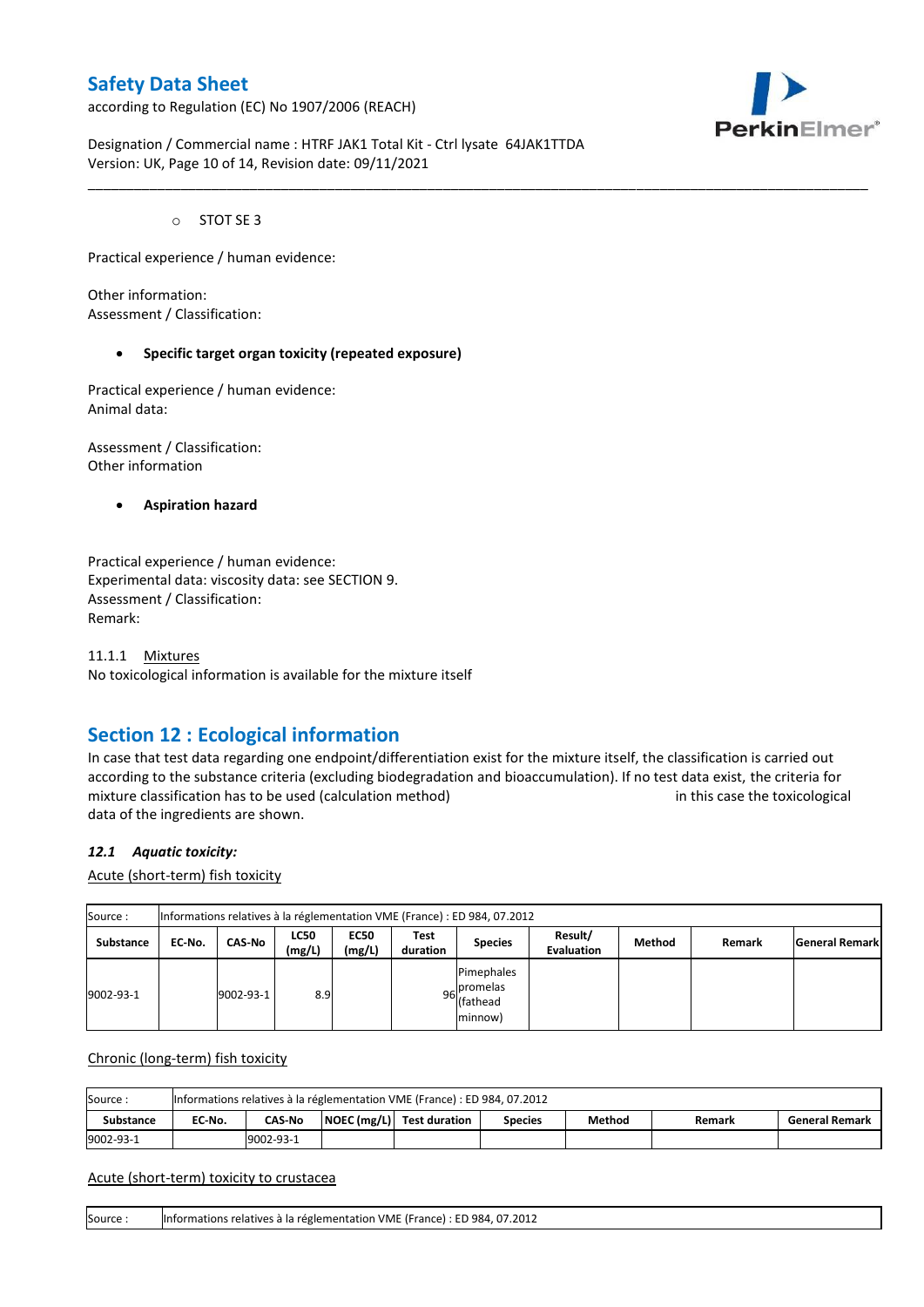

according to Regulation (EC) No 1907/2006 (REACH)

## Designation / Commercial name : HTRF JAK1 Total Kit - Ctrl lysate 64JAK1TTDA Version: UK, Page 11 of 14, Revision date: 09/11/2021

| Substance | EC-No. | <b>CAS-No</b> | <b>EC50</b><br>(mg/L) | <b>Test duration</b> | <b>Species</b> | Result/<br><b>Evaluation</b> | Method | Remark | l General Remark I |
|-----------|--------|---------------|-----------------------|----------------------|----------------|------------------------------|--------|--------|--------------------|
| 9002-93-1 |        | 19002-93-1    | 26                    | 48                   |                |                              |        |        |                    |

Chronic (long-term) toxicity to crustacea

| Source:   | Informations relatives à la réglementation VME (France) : ED 984, 07.2012 |                                                                                                             |  |  |  |  |  |  |  |  |  |
|-----------|---------------------------------------------------------------------------|-------------------------------------------------------------------------------------------------------------|--|--|--|--|--|--|--|--|--|
| Substance | EC-No.                                                                    | NOEC (mg/L)   Test duration<br><b>CAS-No</b><br>Method<br><b>General Remark</b><br><b>Species</b><br>Remark |  |  |  |  |  |  |  |  |  |
| 9002-93-1 |                                                                           | 9002-93-1                                                                                                   |  |  |  |  |  |  |  |  |  |

### Acute (short-term) toxicity to algae and cyanobacteria

| Informations relatives à la réglementation VME (France) : ED 984, 07.2012<br>Source: |        |           |  |                           |                |                              |        |        |                    |  |  |
|--------------------------------------------------------------------------------------|--------|-----------|--|---------------------------|----------------|------------------------------|--------|--------|--------------------|--|--|
| Substance                                                                            | EC No. | CAS-No    |  | EC50 (mg/L) Test duration | <b>Species</b> | Result/<br><b>Evaluation</b> | Method | Remark | l General Remark I |  |  |
| 9002-93-1                                                                            |        | 9002-93-1 |  |                           |                |                              |        |        |                    |  |  |

## Toxicity to microorganisms and other aquatic plants / organisms

| Source:   | Informations relatives à la réglementation VME (France) : ED 984, 07.2012 |           |               |                |        |        |                       |  |  |
|-----------|---------------------------------------------------------------------------|-----------|---------------|----------------|--------|--------|-----------------------|--|--|
| Substance | EC No.                                                                    | CAS-No    | EC50 $(mg/L)$ | <b>Species</b> | Method | Remark | <b>General Remark</b> |  |  |
| 9002-93-1 |                                                                           | 9002-93-1 |               |                |        |        |                       |  |  |

Assessment / Classification:

### *12.2 Persistence and degradability*

Biodegradation:

| Source:   | Informations relatives à la réglementation VME (France) : ED 984, 07.2012 |           |                 |                                    |                            |               |                                                                                      |  |  |
|-----------|---------------------------------------------------------------------------|-----------|-----------------|------------------------------------|----------------------------|---------------|--------------------------------------------------------------------------------------|--|--|
| Substance | EC No.                                                                    | CAS-No    | <b>Inoculum</b> | <b>Biodegradation</b><br>parameter | Degradation<br>rate $(\%)$ | <b>Method</b> | Remark                                                                               |  |  |
| 9002-93-1 |                                                                           | 9002-93-1 |                 | BOD (% of COD).                    | 36-36                      |               | In accordance with the required<br>stability the product is poorly<br>biodegradable. |  |  |

Abiotic Degradation:

| Source:          |        |               |                                     |                                   |      |    |        |        |
|------------------|--------|---------------|-------------------------------------|-----------------------------------|------|----|--------|--------|
| <b>Substance</b> | EC-No. | <b>CAS-No</b> | Abiotic<br>degradation test<br>type | Half-life time Temperature<br>(j) | (°C) | рH | Method | Remark |
| 9002-93-1        |        | 9002-93-1     |                                     |                                   |      |    |        |        |

Assessment / Classification:

## *12.3 Bioaccumulative potential*

Bioconcentration factor (BCF):

| Source:          |        |               |                |        |        |        |
|------------------|--------|---------------|----------------|--------|--------|--------|
| <b>Substance</b> | EC No. | <b>CAS-No</b> | <b>Species</b> | Result | Method | Remark |
| 9002-93-1        |        | 9002-93-1     |                |        |        |        |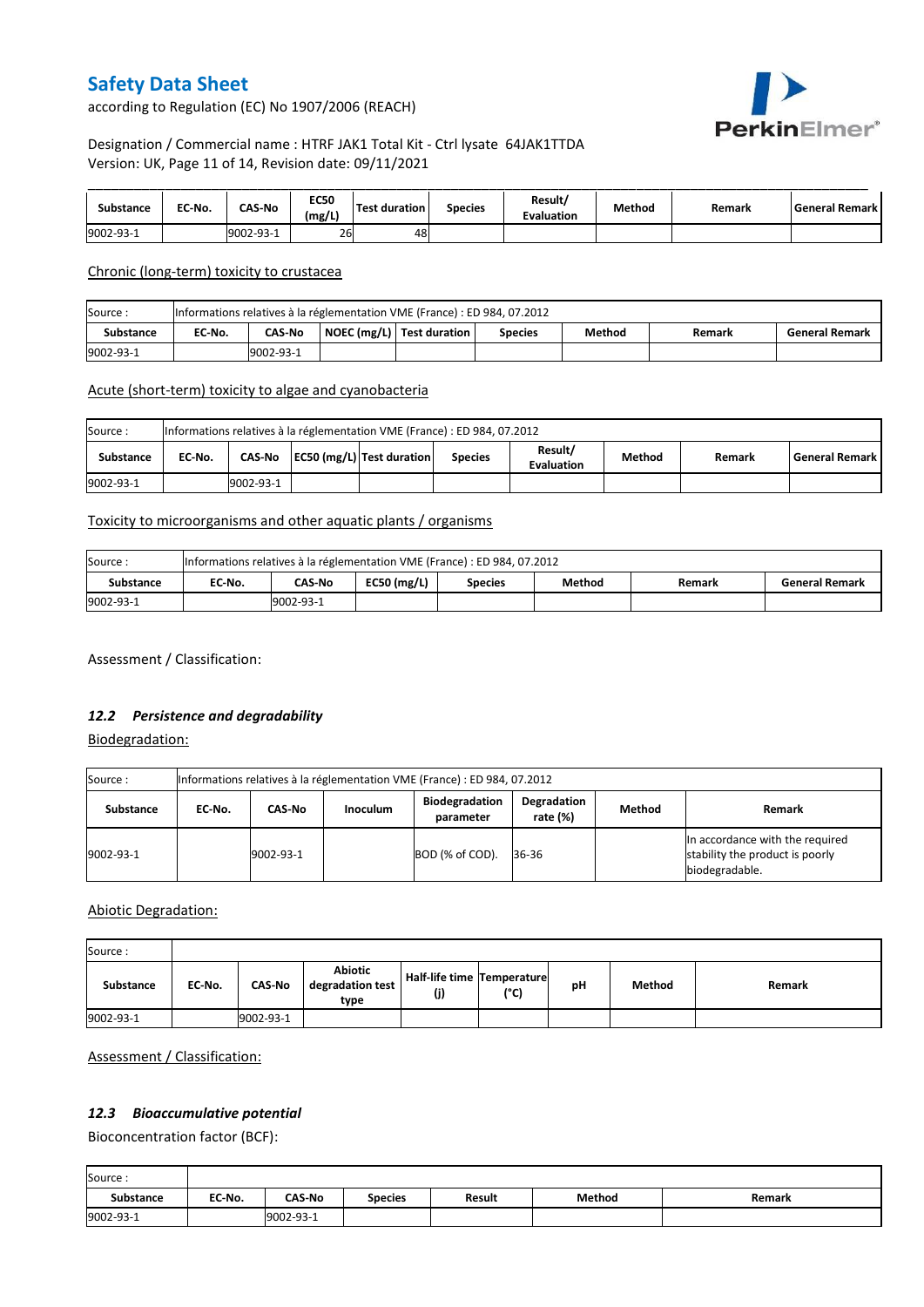according to Regulation (EC) No 1907/2006 (REACH)



Designation / Commercial name : HTRF JAK1 Total Kit - Ctrl lysate 64JAK1TTDA Version: UK, Page 12 of 14, Revision date: 09/11/2021

#### *12.4 Mobility in soil*

| Source:   |       |                 |                     |                          |                                        |           |                                         |                                            |                                                 |        |        |
|-----------|-------|-----------------|---------------------|--------------------------|----------------------------------------|-----------|-----------------------------------------|--------------------------------------------|-------------------------------------------------|--------|--------|
| Substance | EC n° |                 | CAS n° Distribution | <b>Transport</b><br>type | Henry's law<br>constant<br>(Pa.m3/mol) | Log KOC I | <b>Half-life</b><br>time in<br>soil (j) | Half-life<br>time in<br>fresh<br>water (j) | <b>Half-life</b><br>time in<br>sea water<br>(j) | Method | Remark |
| 9002-93-1 |       | 9002-<br>$93-1$ |                     |                          |                                        |           |                                         |                                            |                                                 |        |        |

\_\_\_\_\_\_\_\_\_\_\_\_\_\_\_\_\_\_\_\_\_\_\_\_\_\_\_\_\_\_\_\_\_\_\_\_\_\_\_\_\_\_\_\_\_\_\_\_\_\_\_\_\_\_\_\_\_\_\_\_\_\_\_\_\_\_\_\_\_\_\_\_\_\_\_\_\_\_\_\_\_\_\_\_\_\_\_\_\_\_\_\_\_\_\_\_\_\_\_\_\_

#### *12.5 Results of PBT and vPvB assessment*

### *12.6 Other adverse effects:*

Additional ecotoxicological information:

# **Section 13 : Disposal considerations**

#### *13.1 Waste treatment methods*

Waste treatment options: Dispose of waste according to applicable legislation. ;

# **Section 14 : Transport information**

| <u>ADR/RID/AND/IMDG/IATA</u> |  |
|------------------------------|--|
| UN No.                       |  |
| UN Proper shipping name      |  |
| Transport hazard class(es)   |  |
| Hazard label(s)              |  |
|                              |  |
| Packing group                |  |

### *Transport in bulk according to Annex II of MARPOL 73/78 and the IBC Code*

| Land transport (ADR/RID)                                             |                                               |
|----------------------------------------------------------------------|-----------------------------------------------|
| Classification code ADR:                                             | Special Provisions for ADR/RID:               |
| Limited quantities for ADR/RID:                                      | Excepted Quantities for ADR/RID:              |
| Packing Instructions for ADR/RID:                                    | Special packing provisions for ADR/RID:       |
| Mixed packing provisions:                                            |                                               |
| Portable tanks and bulk containers Instructions:                     |                                               |
| Portable tanks and bulk containers Special Provisions:               |                                               |
| <b>ADR Tank Code:</b>                                                | ADR Tank special provisions:                  |
| Vehicle for tank carriage:                                           |                                               |
| Special provisions for carriage Packages:                            |                                               |
| Special provisions for carriage Bulk:                                |                                               |
| Special provisions for carriage for loading, unloading and handling: |                                               |
| Special Provisions for carriage Operation:                           |                                               |
| Hazard identification No:                                            | Transport category (Tunnel restriction code): |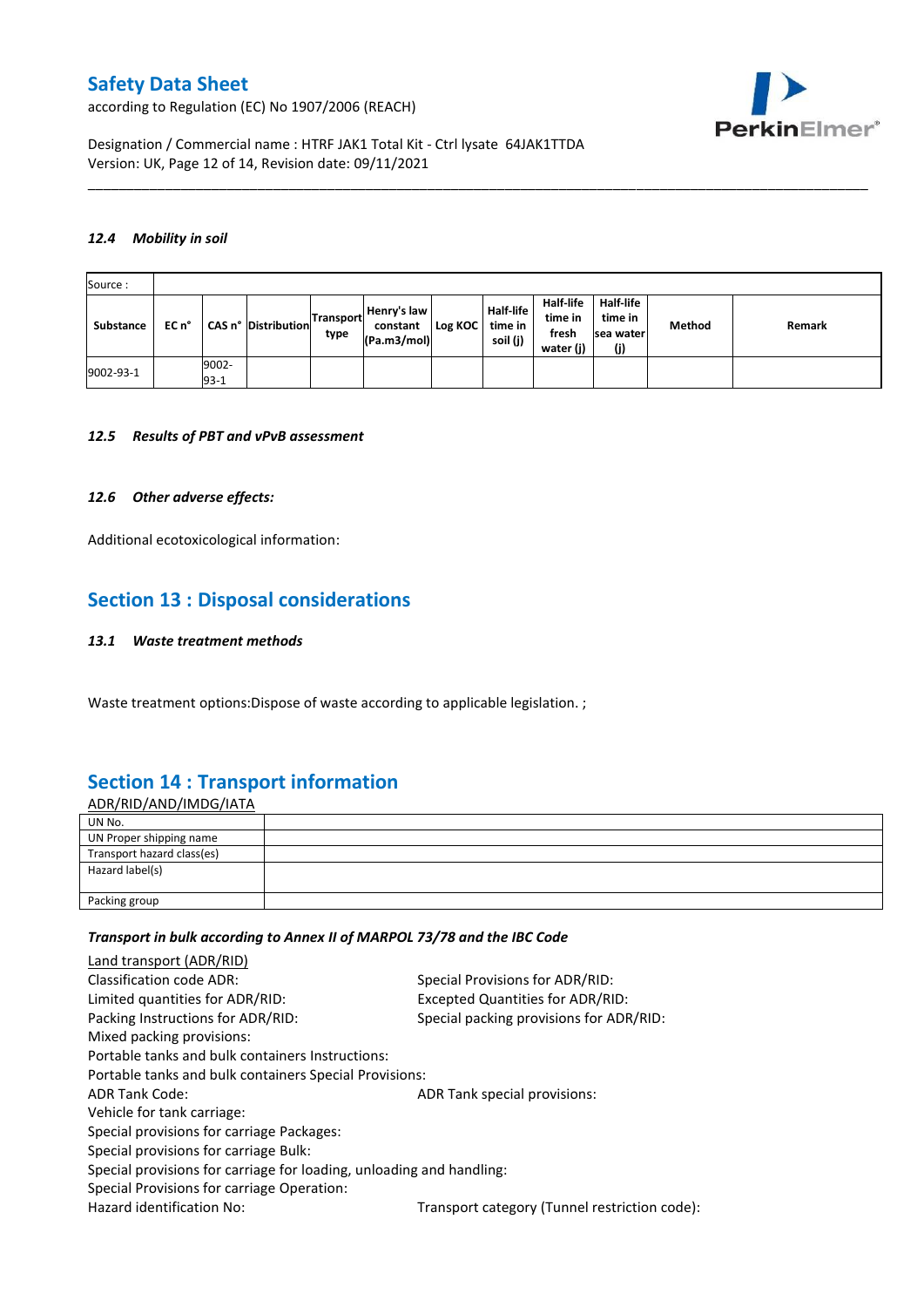according to Regulation (EC) No 1907/2006 (REACH)



Designation / Commercial name : HTRF JAK1 Total Kit - Ctrl lysate 64JAK1TTDA Version: UK, Page 13 of 14, Revision date: 09/11/2021

| Sea transport (IMDG)                                                   |                                            |  |  |  |
|------------------------------------------------------------------------|--------------------------------------------|--|--|--|
| Marine Pollutant:                                                      | Subsidiary risk(s) for IMDG:               |  |  |  |
| Packing provisions for IMDG:                                           | Limited quantities for IMDG:               |  |  |  |
| Packing instructions for IMDG:                                         | <b>IBC</b> Instructions:                   |  |  |  |
| <b>IBC Provisions:</b>                                                 | <b>IMO</b> tank instructions:              |  |  |  |
| UN tank instructions:                                                  | Tanks and bulk Provisions:                 |  |  |  |
| EmS:                                                                   | Stowage and segregation for IMDG:          |  |  |  |
| Properties and observations:                                           |                                            |  |  |  |
| Inland waterway transport (ADN)                                        |                                            |  |  |  |
| <b>Classification Code ADN:</b>                                        | <b>Special Provisions ADN:</b>             |  |  |  |
| Limited quantities ADN:                                                | Excepted quantities ADN:                   |  |  |  |
| Carriage permitted:                                                    | Equipment required:                        |  |  |  |
| Provisions concerning loading and unloading:                           | Provisions concerning carriage:            |  |  |  |
| Number of blue cones/lights:                                           | Remark:                                    |  |  |  |
| Air transport (ICAO-TI / IATA-DGR)                                     |                                            |  |  |  |
| Subsidiary risk for IATA:                                              | Excepted quantity for IATA:                |  |  |  |
| Passenger and Cargo Aircraft Limited Quantities Packing Instructions:  |                                            |  |  |  |
| Passenger and Cargo Aircraft Limited Quantities Maximal Net Quantity : |                                            |  |  |  |
| Passenger and Cargo Aircraft Packaging Instructions :                  |                                            |  |  |  |
| Passenger and Cargo Aircraft Maximal Net Quantity :                    |                                            |  |  |  |
| Cargo Aircraft only Packaging Instructions :                           | Cargo Aircraft only Maximal Net Quantity : |  |  |  |
| ERG code:                                                              | <b>Special Provisions for IATA:</b>        |  |  |  |
|                                                                        |                                            |  |  |  |

\_\_\_\_\_\_\_\_\_\_\_\_\_\_\_\_\_\_\_\_\_\_\_\_\_\_\_\_\_\_\_\_\_\_\_\_\_\_\_\_\_\_\_\_\_\_\_\_\_\_\_\_\_\_\_\_\_\_\_\_\_\_\_\_\_\_\_\_\_\_\_\_\_\_\_\_\_\_\_\_\_\_\_\_\_\_\_\_\_\_\_\_\_\_\_\_\_\_\_\_\_

# **Section 15 : Regulatory information**

*15.1 Safety, health and environmental regulations/legislation specific for the substance or mixture* EU regulations

Authorisations and/or restrictions on use:

Authorisations: 9002-93-1 Restrictions on use: SVHC :9002-93-1

- Other EU regulations:
- Directive 2010/75/EC on industrial emissions

Not relevant

National regulations

### *15.2 Chemical Safety Assessment:*

For this mixture, no chemical safety assessment has been carried out